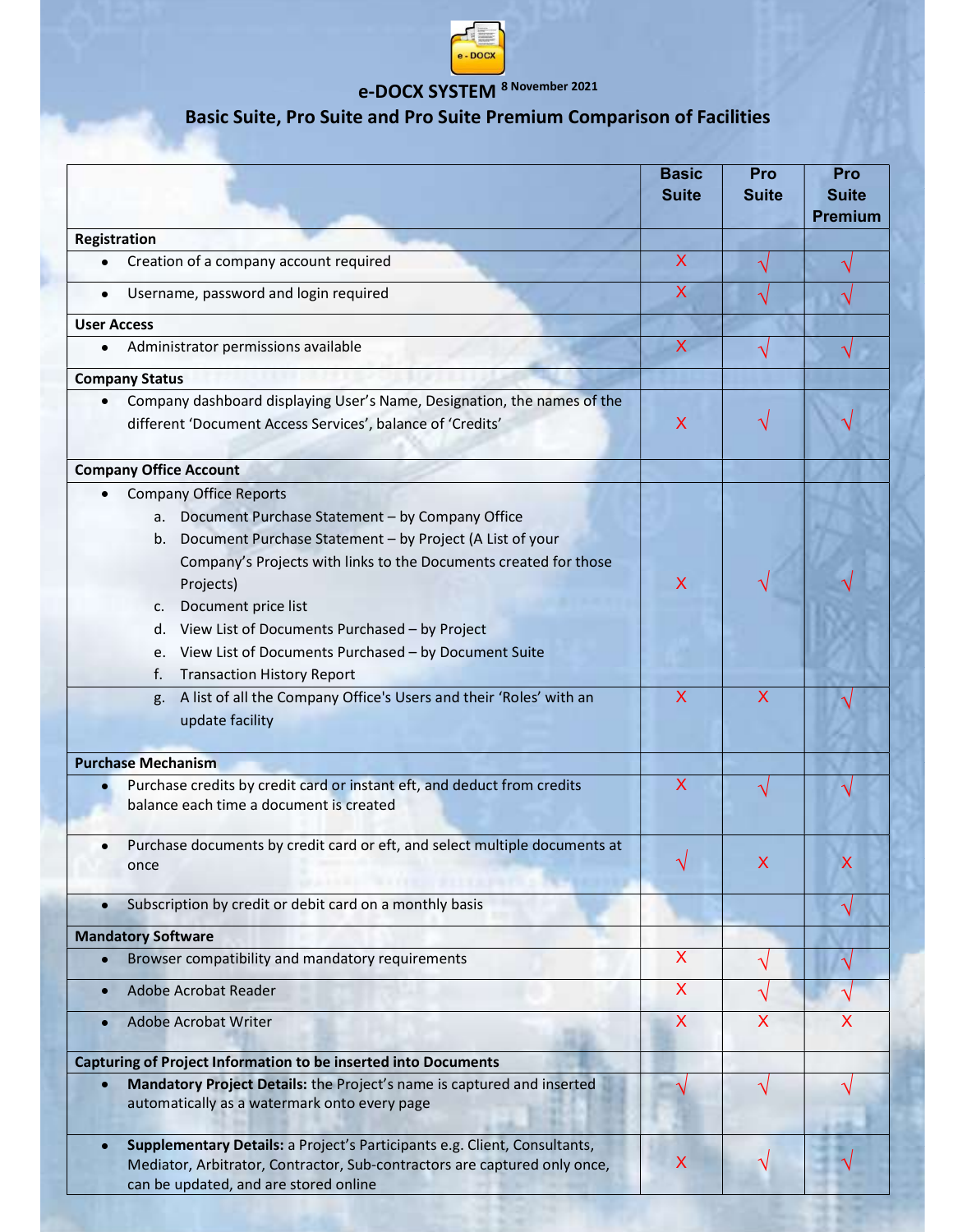| $\bullet$                            |                                                                                                                                                                                                                                                                                                                                                                                                                                    |                           |   |  |
|--------------------------------------|------------------------------------------------------------------------------------------------------------------------------------------------------------------------------------------------------------------------------------------------------------------------------------------------------------------------------------------------------------------------------------------------------------------------------------|---------------------------|---|--|
|                                      | Supplementary Details Invitation Facility: Enables an invitation to the<br>designated email address of the Organisations listed in the Supplementary<br>Details section of the System, to save time in the population of these fields<br>by updating their information directly into your company's database                                                                                                                       | $\mathsf{X}$              | X |  |
| $\bullet$                            | Database Storage: Project Participants are sored online so that you do not<br>have to re-capture these details again if you wish to re-use these companies<br>details on another Project                                                                                                                                                                                                                                           | $\boldsymbol{\mathsf{X}}$ |   |  |
| <b>Creating Documents</b>            |                                                                                                                                                                                                                                                                                                                                                                                                                                    |                           |   |  |
| $\bullet$                            | Purchase & Create: create .pdf 'Project' & 'Reference' Documents                                                                                                                                                                                                                                                                                                                                                                   |                           |   |  |
| $\bullet$                            | Complete: 'Project' Documents' on-screen, saving time and effort                                                                                                                                                                                                                                                                                                                                                                   |                           |   |  |
| $\bullet$                            | Capture: additional information manually into your Documents                                                                                                                                                                                                                                                                                                                                                                       |                           |   |  |
| $\bullet$                            | Use: built-in dropdown options for completion of Document fields                                                                                                                                                                                                                                                                                                                                                                   |                           |   |  |
| $\bullet$                            | Save: each Document online in a special Company Office Database                                                                                                                                                                                                                                                                                                                                                                    |                           |   |  |
|                                      | each Document offline in a special Company Office Database                                                                                                                                                                                                                                                                                                                                                                         |                           |   |  |
| $\bullet$                            | Replicate: copy and import data from previously created Project                                                                                                                                                                                                                                                                                                                                                                    |                           |   |  |
|                                      | Agreements, across Projects and/or to another Project Agreement                                                                                                                                                                                                                                                                                                                                                                    | X                         |   |  |
|                                      | Collaborate: electronically with third parties in remote offices to view,<br>edit and print or view only, particular Project Documents                                                                                                                                                                                                                                                                                             | $\boldsymbol{\mathsf{X}}$ | X |  |
|                                      | Track & Compare: previous working revisions of a Document to see a<br>history of changes                                                                                                                                                                                                                                                                                                                                           | $\boldsymbol{\mathsf{X}}$ | X |  |
|                                      | Electronic signatures: sign electronically                                                                                                                                                                                                                                                                                                                                                                                         | V                         |   |  |
|                                      | 'Sign On-Demand' Service (Extra charges levied) : enables the secure<br>electronic initialing and signing of Agreements by Project signatories on a<br>round robin basis. A further benefit being the merging of all related<br>annexures in one combined document for initialing and signature. A full<br>audit trail is included, and each signatory receives and electronic copy of<br>the secured document for record purposes | X                         | X |  |
| $\bullet$                            | Finalize: Documents to prevent further editing                                                                                                                                                                                                                                                                                                                                                                                     | X                         |   |  |
|                                      | Send: Documents as an attachment to an e-mail address                                                                                                                                                                                                                                                                                                                                                                              |                           |   |  |
|                                      |                                                                                                                                                                                                                                                                                                                                                                                                                                    |                           |   |  |
|                                      |                                                                                                                                                                                                                                                                                                                                                                                                                                    |                           |   |  |
| <b>Document Records</b><br>$\bullet$ | Store and list Agreements: created for each specific Project, eliminating<br>collection of hard-copy documents                                                                                                                                                                                                                                                                                                                     |                           |   |  |
|                                      | Online Library for Staff: create a library of Reference Documents for<br>access by your Company staff members                                                                                                                                                                                                                                                                                                                      | X                         | X |  |
|                                      | Access: 'Project Document Folder's across multiple Document Suites<br>such as PROCSA, JBCC, etc                                                                                                                                                                                                                                                                                                                                    | $\boldsymbol{\mathsf{X}}$ |   |  |
| $\bullet$                            | Download and save: Agreements to the User's own workstation, if<br>required                                                                                                                                                                                                                                                                                                                                                        |                           |   |  |